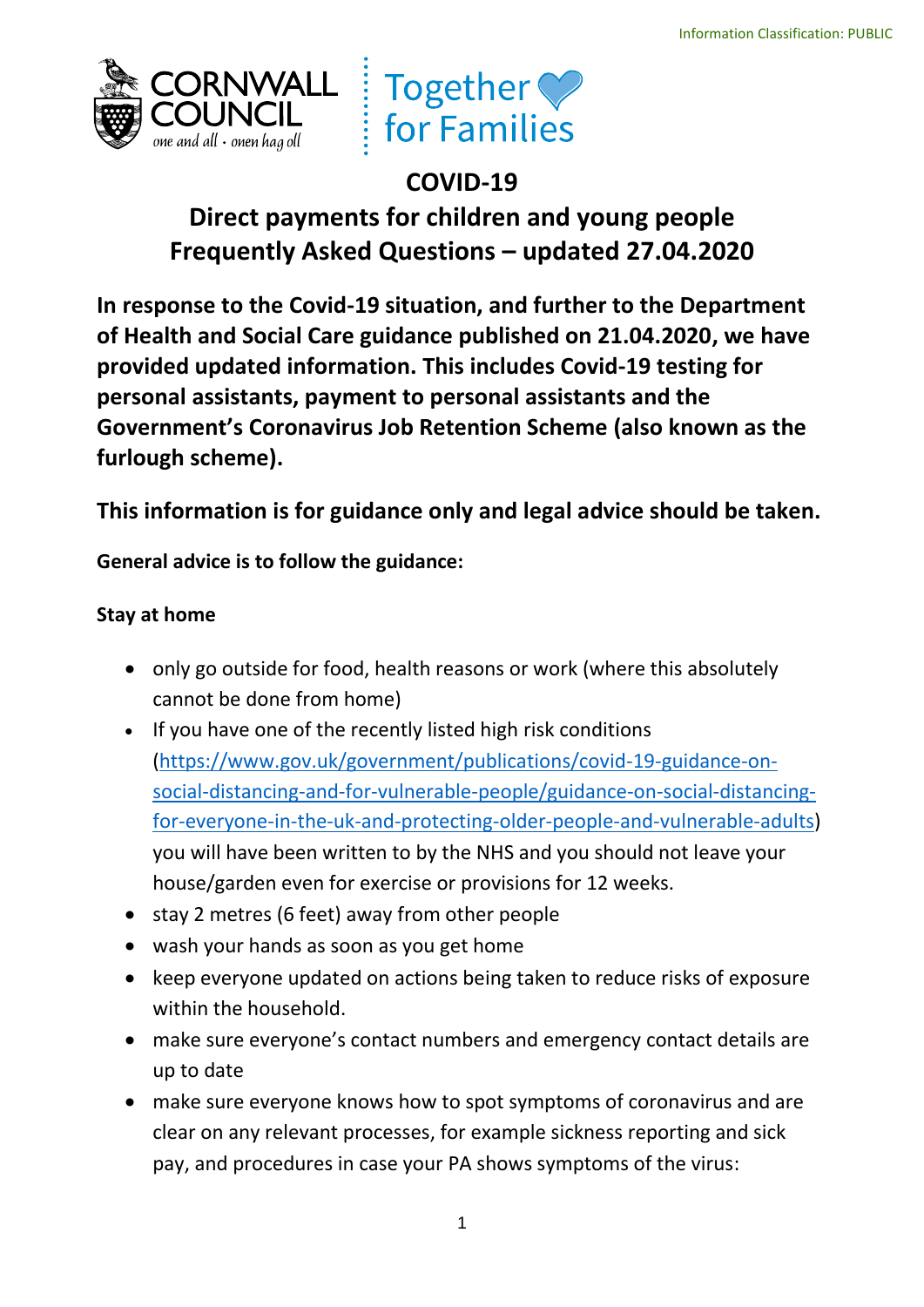- o a new continuous cough
- $\circ$  a temperature of 37.8°C (feeling someone's back will be hot to the touch)
- • make sure there are clean places to wash hands with hot water and soap, and encourage everyone to wash their hands regularly and more frequently than usual for 20 seconds (sing happy birthday twice or develop your own song list)
- • if possible provide hand sanitiser and tissues for your PA and encourage them to use them
- keep up to date with the latest government coronavirus advice on GOV.UK

# **Where can I get medical advice if I am concerned about the Coronavirus?**

 The Government are urging you to follow the NHS guidance which is being kept up to date on their website: <https://www.nhs.uk/conditions/coronavirus-covid-19/>

 At present the public are being asked not to go to the GP or even to call NHS 111 or your symptoms do not get better after 7 days. You can contact NHS 111 on line for advice and support if you are concerned about your health or the health of unless you cannot cope with your symptoms at home, your condition gets worse other family members

<https://111.nhs.uk/>

 **can therefore continue to go to work, no matter what the Government guidance is for social distancing. Care workers have been designated key workers in the Covid-19 response and** 

## **Coronavirus National Testing Programme – expanded to include Personal Assistants**

 The Coronavirus National Testing Programme has now expanded capacity to test other frontline workers who are having to self-isolate due to having coronaviruslike symptoms or because a member of their household has symptoms.

 This expansion includes all personal assistants, across both health and social care, who meet the above criteria, i.e. they are self-isolating because they have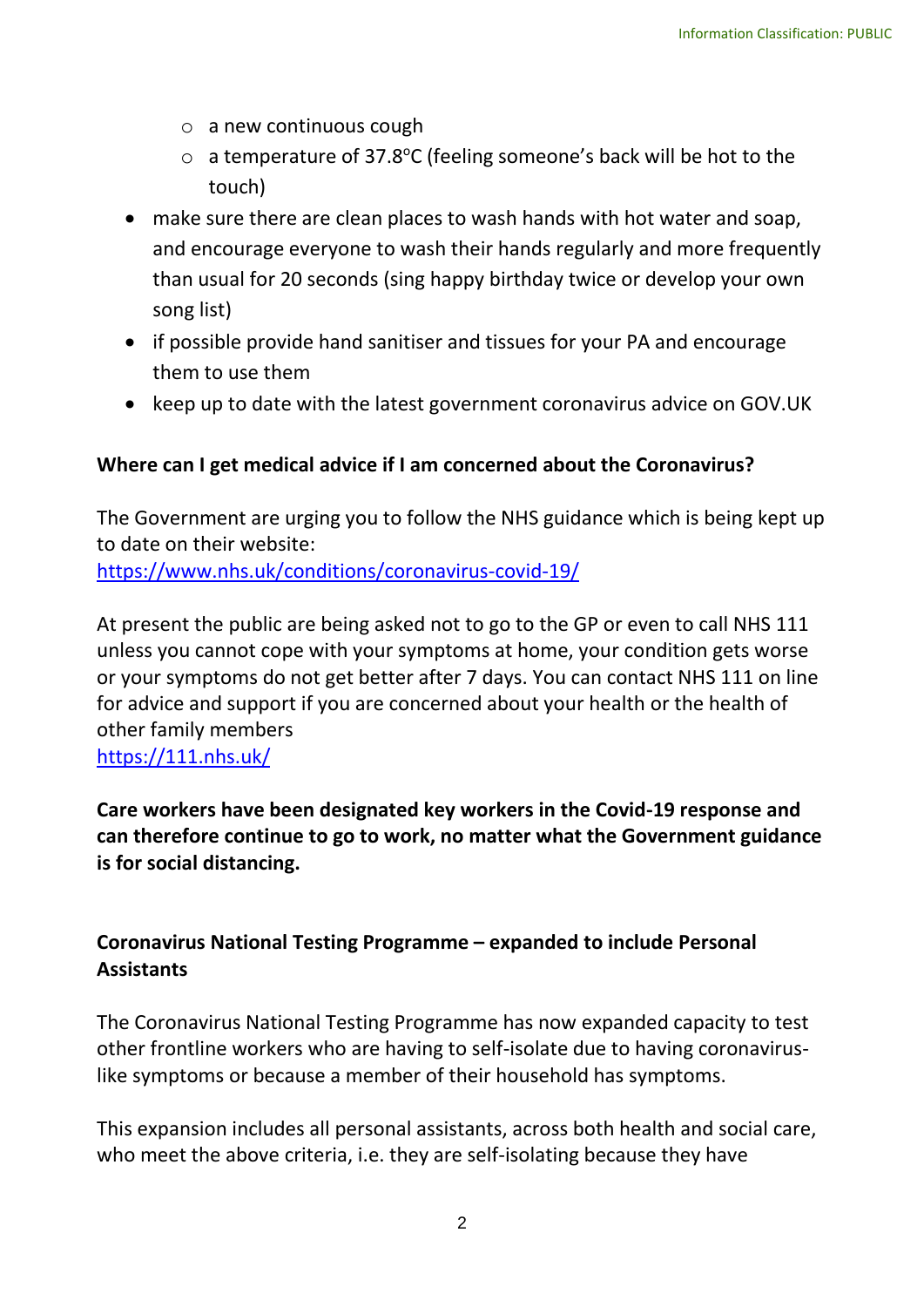coronavirus-like symptoms, OR because someone in their household is symptomatic. Further information is available at: [https://www.gov.uk/government/news/coronavirus-testing-extended-to-all](https://www.gov.uk/government/news/coronavirus-testing-extended-to-all-essential-workers-in-england-who-have-symptoms)[essential-workers-in-england-who-have-symptoms](https://www.gov.uk/government/news/coronavirus-testing-extended-to-all-essential-workers-in-england-who-have-symptoms) 

## **What do Personal Assistants and their employers need to do?**

- • Any PAs who think they are eligible and need to be tested are being instructed to speak to their employer first.
- [eligibility for testing-](https://elinkeu.clickdimensions.com/c/6/?T=MjQ3NDI1NDY%3AcDEtYjIwMTEyLTE2ZDkzMGU0Mjk5YTQ4Mzk5NjQ3OTBjMzg1OWJkMWNh%3Aam9oYW5uZS5yb3NzQGtkYy5vcmcudWs%3AY29udGFjdC0wYTdhOTVjNmE4MzRlNzExODBkMzAwNTA1Njg3N2NiOS1jYjUwOGRiN2I5OTI0YjMwYTJhYjE3Y2NkM2Q5ZjY4NQ%3AdHJ1ZQ%3AMQ%3A%3AaHR0cHM6Ly93d3cuc2tpbGxzZm9yY2FyZS5vcmcudWsvRG9jdW1lbnRzL0NvdmlkLTE5LWludml0YXRpb24tZm9yLXRlc3RpbmcuZG9jeD9fY2xkZWU9YW05b1lXNXVaUzV5YjNOelFHdGtZeTV2Y21jdWRXcyUzZCZyZWNpcGllbnRpZD1jb250YWN0LTBhN2E5NWM2YTgzNGU3MTE4MGQzMDA1MDU2ODc3Y2I5LWNiNTA4ZGI3Yjk5MjRiMzBhMmFiMTdjY2QzZDlmNjg1JmVzaWQ9ZGM2ZWI3MDUtYmU4My1lYTExLTgwZTAtMDA1MDU2ODc3Y2I5&K=GcvvwWRsGgwrjiX1VqmPpg) letter of ID' and send it to their PAs with the • Employers will need to complete the '[Confirmation of employment and](https://elinkeu.clickdimensions.com/c/6/?T=MjQ3NDI1NDY%3AcDEtYjIwMTEyLTE2ZDkzMGU0Mjk5YTQ4Mzk5NjQ3OTBjMzg1OWJkMWNh%3Aam9oYW5uZS5yb3NzQGtkYy5vcmcudWs%3AY29udGFjdC0wYTdhOTVjNmE4MzRlNzExODBkMzAwNTA1Njg3N2NiOS1jYjUwOGRiN2I5OTI0YjMwYTJhYjE3Y2NkM2Q5ZjY4NQ%3AdHJ1ZQ%3AMQ%3A%3AaHR0cHM6Ly93d3cuc2tpbGxzZm9yY2FyZS5vcmcudWsvRG9jdW1lbnRzL0NvdmlkLTE5LWludml0YXRpb24tZm9yLXRlc3RpbmcuZG9jeD9fY2xkZWU9YW05b1lXNXVaUzV5YjNOelFHdGtZeTV2Y21jdWRXcyUzZCZyZWNpcGllbnRpZD1jb250YWN0LTBhN2E5NWM2YTgzNGU3MTE4MGQzMDA1MDU2ODc3Y2I5LWNiNTA4ZGI3Yjk5MjRiMzBhMmFiMTdjY2QzZDlmNjg1JmVzaWQ9ZGM2ZWI3MDUtYmU4My1lYTExLTgwZTAtMDA1MDU2ODc3Y2I5&K=GcvvwWRsGgwrjiX1VqmPpg)  presentation slides.
- These [presentation slides](https://elinkeu.clickdimensions.com/c/6/?T=MjQ3NDI1NDY%3AcDEtYjIwMTEyLTE2ZDkzMGU0Mjk5YTQ4Mzk5NjQ3OTBjMzg1OWJkMWNh%3AdmljdG9yaWEuYXRoZXJ0b25AY2hlc2hpcmVjaWwub3Jn%3AY29udGFjdC02YTJkNDFhMGE2MjRlOTExODBkYzAwNTA1Njg3N2NiOS00NGNmY2RiOTUyZTg0NmNmODgzYmZjMzQ4NGEwM2IyOQ%3AdHJ1ZQ%3AMg%3A%3AaHR0cHM6Ly93d3cuc2tpbGxzZm9yY2FyZS5vcmcudWsvRG9jdW1lbnRzL0NvdmlkLTE5LVRlc3RpbmctZm9yLXBlcnNvbmFsLWNhcmUtYXNzaXN0YW50cy5wcHR4P19jbGRlZT1kbWxqZEc5eWFXRXVZWFJvWlhKMGIyNUFZMmhsYzJocGNtVmphV3d1YjNKbiZyZWNpcGllbnRpZD1jb250YWN0LTZhMmQ0MWEwYTYyNGU5MTE4MGRjMDA1MDU2ODc3Y2I5LTQ0Y2ZjZGI5NTJlODQ2Y2Y4ODNiZmMzNDg0YTAzYjI5JmVzaWQ9ZGM2ZWI3MDUtYmU4My1lYTExLTgwZTAtMDA1MDU2ODc3Y2I5&K=YmhsS1l_TLYkTT_DZlUdxw) includes a list of 'drive-through' regional test site locations.
- • Any PAs to be tested will need to attend a specified regional test location and must drive/be driven using their own car or a car that belongs to a member of their household.

## **Will my direct payments continue to be paid?**

 designated DP bank account. The payment dates for funds to be paid into DP In most cases the usual four weekly payments will continue to be made to the accounts for 2020 is on our website: <https://www.cornwall.gov.uk/directpaymentsforms>

If you have asked us to stop making payments, we will do so.

 We would advise that you continue with your usual support arrangements wherever possible, putting in additional precautions in relation to hygiene and infection control.

 In the future we will discuss with you the balance of funds you have in the DP account, and if necessary, use our usual process to recover funds in excess of your DP contingency amount.

If it applies to your circumstances, and you apply for the Coronavirus Job Retention Scheme for your personal assistants, the direct payments that are paid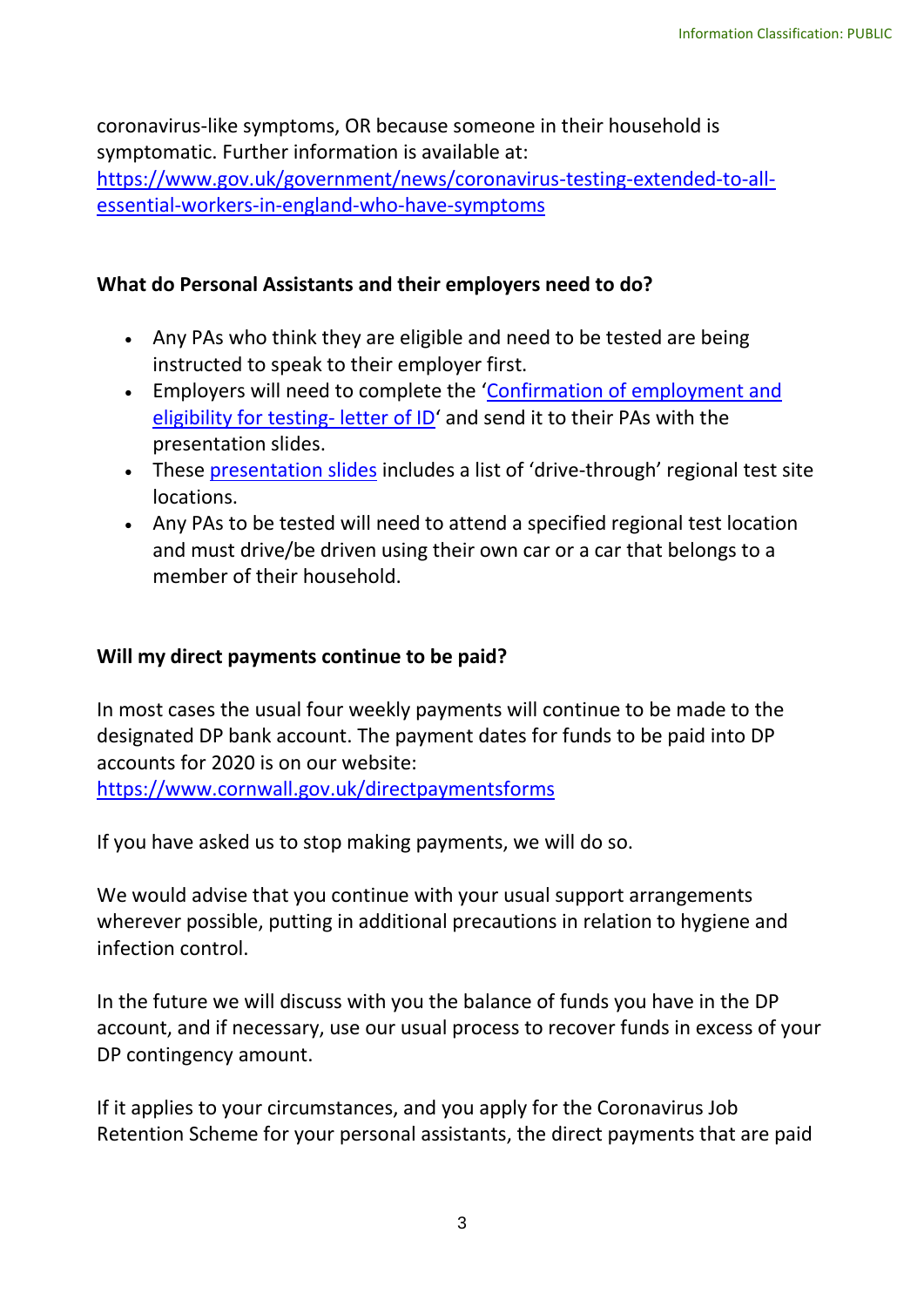to you will be temporarily suspended and we will not continue to pay your regular DP payments into your account.

 If you wish to return unused or surplus direct payment funds, please contact your Personalisation Support Adviser for details on how to do this.

 Do make sure that you are using the contingency amount (eight weeks of DP funds) for support if this is needed.

#### **Valuing your Personal Assistants**

 We know how much you value the outstanding support you receive from your assistants and the disabled child or young person, and their family. personal assistants, and we understand the close relationships between personal

 With this in mind and knowing how important it is to you that your PA will continue to be available to provide support when the lockdown restrictions are scheme. This is a stressful time, and we are keen that personal assistants are not lifted we encourage you to continue to make sure that your PAs are receiving payment, whether this is from the direct payment funds or from the furlough disadvantaged.

 Where a personal assistant has worked occasional hours or is on a flexible or zero hours contract, we advise you to contact your payroll provider who will calculate their average earnings based on their last twelve months of employment with you.

## **Can I change the arrangements for the care and support I pay for with my direct payments?**

In the present circumstances we want to support you to use the direct payments flexibly and creatively, trying to ensure that your family is receiving the most appropriate support that is available to you at this time.

 If your personal assistant is not able to provide support, please contact your Social Worker or Disabled Children's Family Worker to discuss with them how best the funds can be used to provide support. Each case will be looked at individually. If you are considering using direct payments to pay a relative or friend, you should contact your Social Worker or Disabled Children's Family Worker if your relative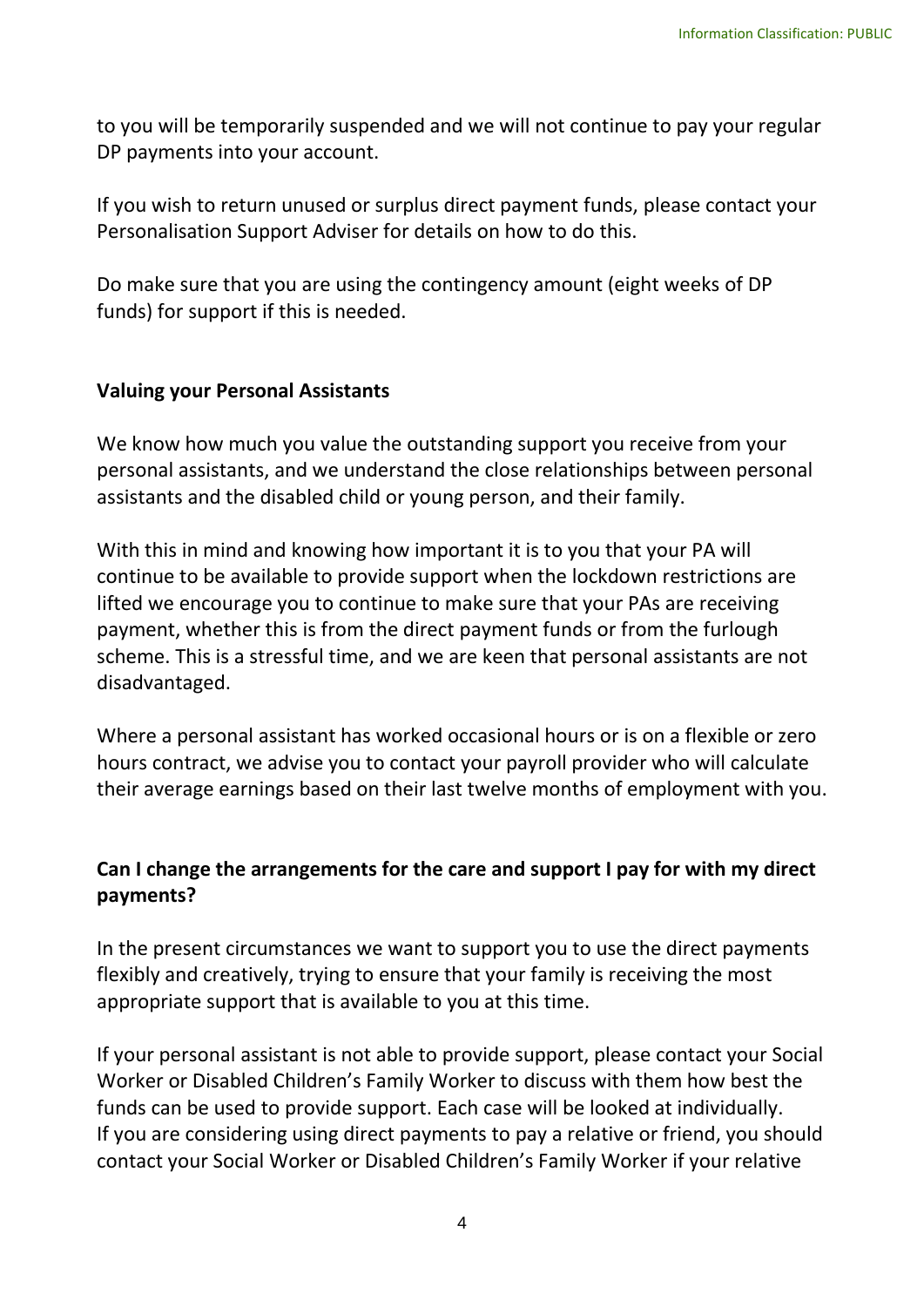lives in your own household. A decision will be made by Team Managers on an individual basis if this is appropriate.

## **Can I use the direct payments to buy items or equipment for my child during this period of isolation?**

 with them. Decisions are made on a case by case basis, and they need to give Please contact your Social Worker or Disabled Children's Family Worker to discuss agreement if you are using the direct payments differently.

 All decisions will be made based on whether the item, or piece of equipment, or change in provision is clearly linked to the outcomes in the individual child plan.

 Please keep all receipts or invoices relating to any such purchases so they can be checked by the Personalisation Support Advisor at direct payments reviews.

# **21.04.2020 - Coronavirus (COVID-19): Q&A for people receiving a personal budget or personal health budget The Department of Health and Social Care issued the following guidance on**

**[https://www.gov.uk/government/publications/coronavirus-covid-19-guidance](https://www.gov.uk/government/publications/coronavirus-covid-19-guidance-for-people-receiving-direct-payments/coronavirus-covid-19-qa-for-people-receiving-a-personal-budget-or-personal-health-budget)[for-people-receiving-direct-payments/coronavirus-covid-19-qa-for-people](https://www.gov.uk/government/publications/coronavirus-covid-19-guidance-for-people-receiving-direct-payments/coronavirus-covid-19-qa-for-people-receiving-a-personal-budget-or-personal-health-budget)[receiving-a-personal-budget-or-personal-health-budget](https://www.gov.uk/government/publications/coronavirus-covid-19-guidance-for-people-receiving-direct-payments/coronavirus-covid-19-qa-for-people-receiving-a-personal-budget-or-personal-health-budget)** 

The guidance published by the Department of Health and Social Care states:

# *What is the government's expectation on furloughing of PAs?*

 *not be used by many public sector organisations, or individuals who employ people through funding provided to them as a direct payment. This is because the services or contribute to the response to the coronavirus outbreak. The government considers PAs to be an essential worker, and as such, furloughing of In general, the government expects that the Coronavirus Job Retention Scheme will majority of public sector employees are continuing to provide essential public this cohort should be minimal.* 

 *continuing, we therefore expect employers to use that money to continue to pay Where employers receive public funding for staff costs, and that funding is*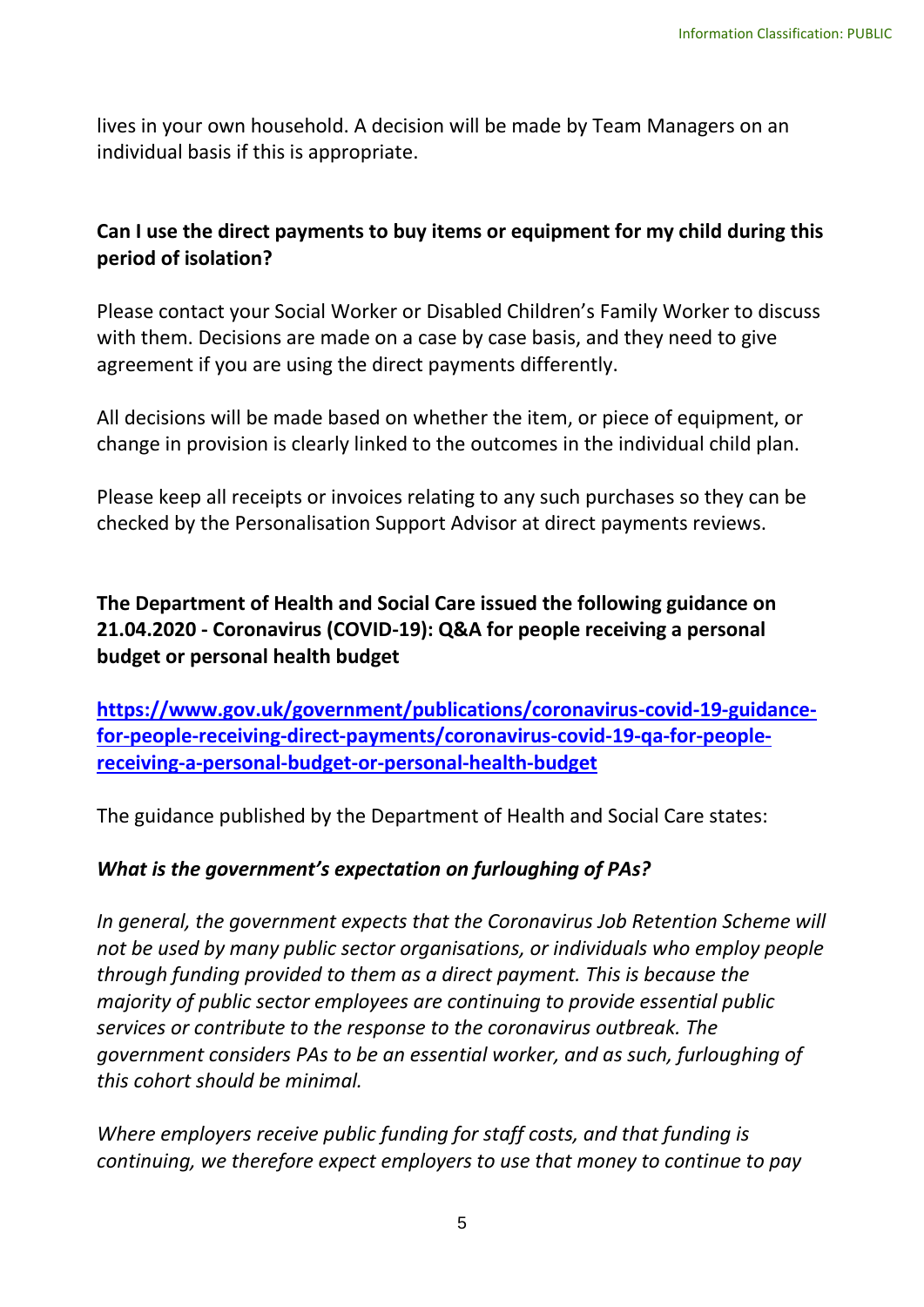*staff in the usual fashion – and correspondingly not furlough them. This also applies to non-public sector employers who receive public funding for staff costs.* 

 *In a small number of cases, for example where it is not possible for your PA to deliver the care and support you require, the Coronavirus Job Retention Scheme may be appropriate. You will need to explain why this is the case when processing your claim for furlough.* 

The flowchart below may help in your decision making.

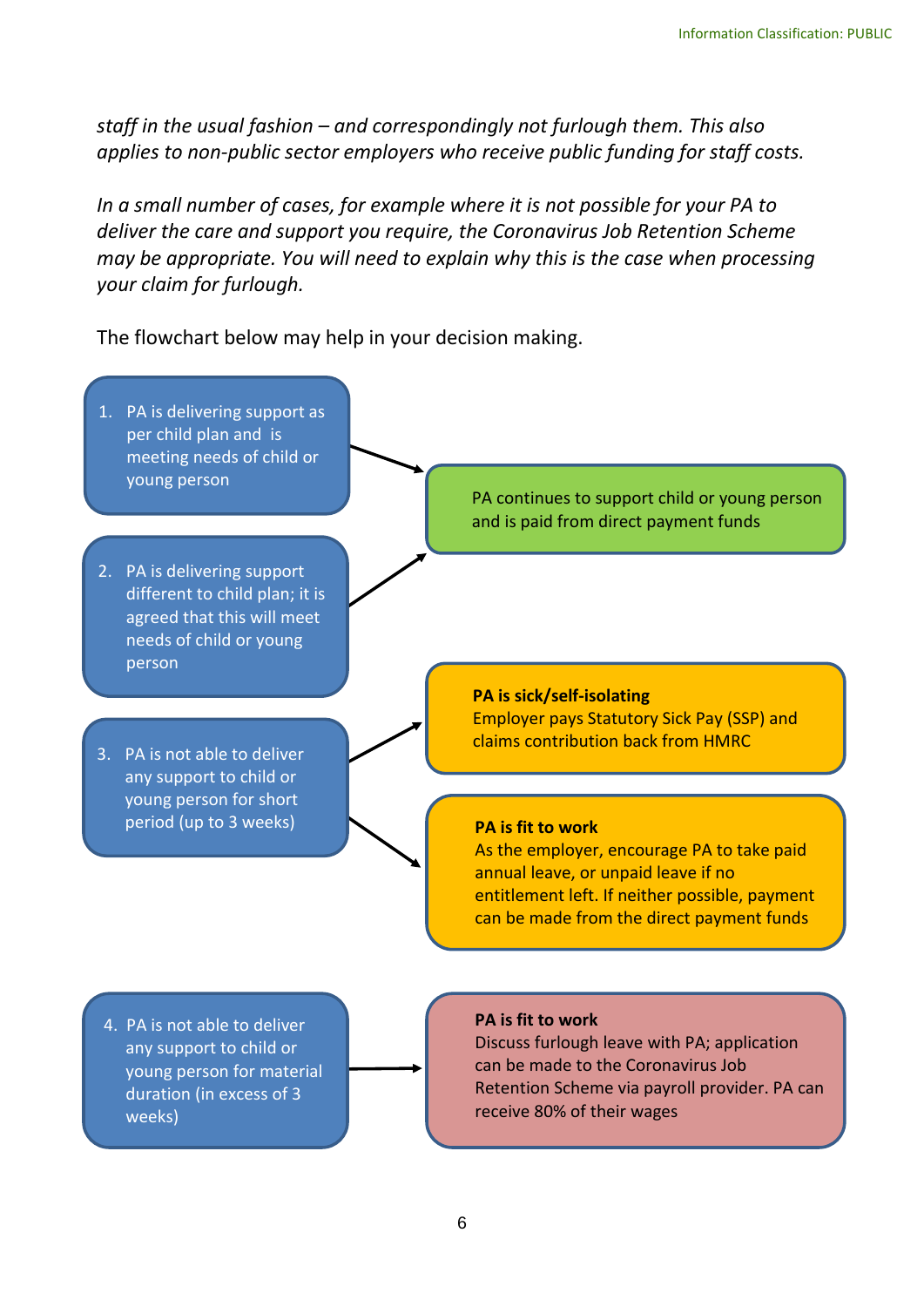## **What is the Government's Coronavirus Job Retention Scheme?**

 If you would have otherwise made an employee redundant or, put them on a employees' job instead by allowing a leave of absence with pay. The Government period of lay off, the Government have introduced a scheme to protect your will pay 80% of your PA's wages to make this possible.

 Employees can be on any type of employment contract, including full-time, part- time, agency, flexible or zero-hour contracts. Foreign nationals are eligible to be The Coronavirus Job Retention Scheme is available to all PAYE employers. furloughed.

 To be eligible for the grant, when on furlough, an employee **cannot** undertake work for, or on behalf, of their employer or any linked or associated organisation. employee's wage will be subject to usual income tax and other deductions. This includes providing services or generating revenue. While on furlough, the

 Furlough leave is only applicable if you don't need your personal assistant to attend work anymore. Care workers have been designated key workers in the Covid-19 response and can therefore continue to go to work, no matter what the Government guidance is for social distancing.

 direct payments. You will also need to contact your payroll provider. If you feel it is appropriate to apply for the furlough scheme for your personal assistants, please let us know and we will arrange to temporarily suspend your

 You can only claim for furloughed employees that were on your PAYE payroll on or before 19 March 2020 and which were notified to HMRC on an RTI submission on or before 19 March 2020.This means an RTI submission notifying payment in respect of that employee to HMRC must have been made on or before 19 March 2020. Employees that were employed as of 28 February 2020 and on payroll (i.e. notified to HMRC on an RTI submission on or before 28 February) and were made redundant or stopped working for the employer after that and prior to 19 March 2020, can also qualify for the scheme if the employer re-employs them and puts them on furlough.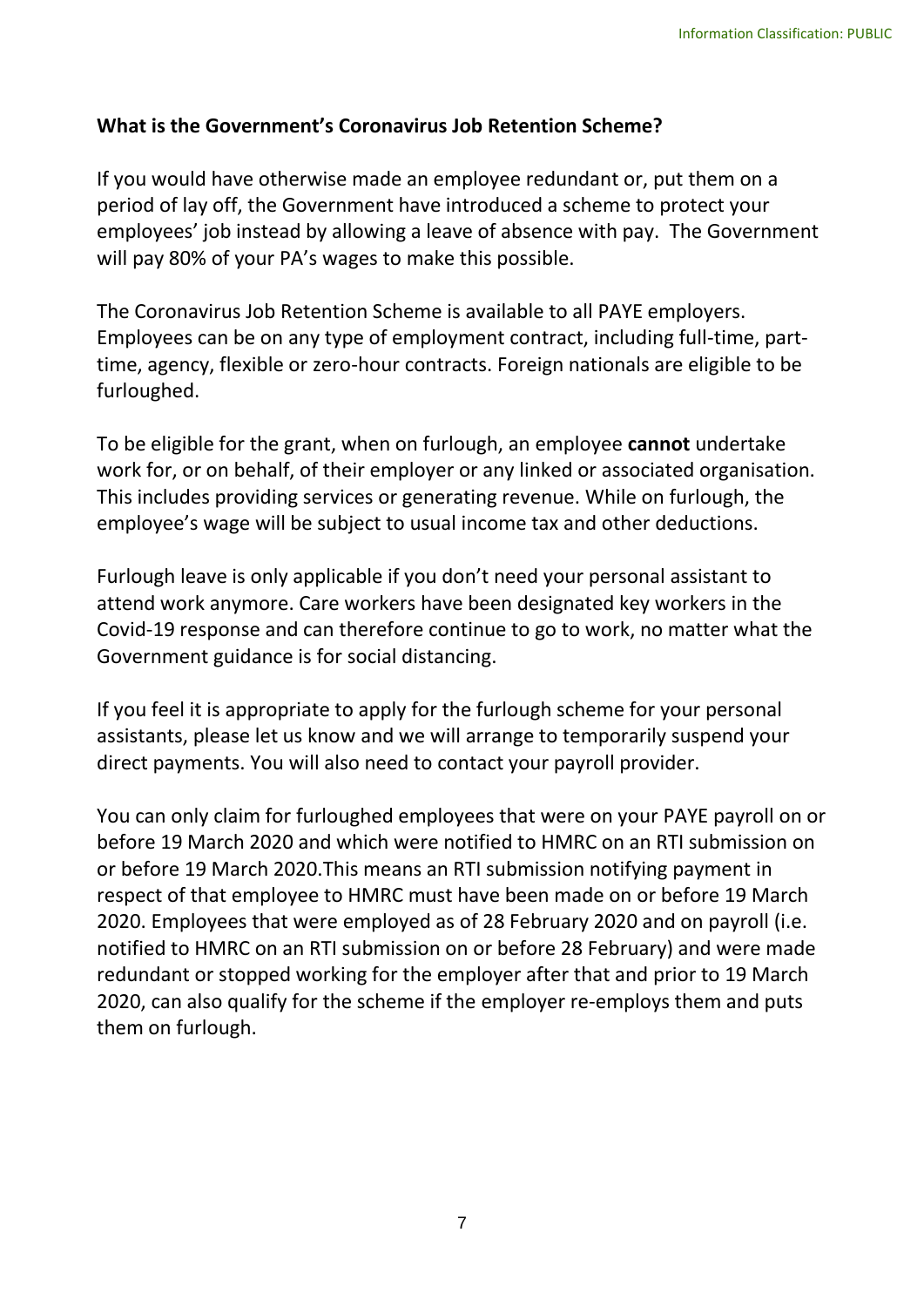## **Why would I want to put an employee on furlough leave?**

 Furlough leave is only required if you no longer need your PA or the need has diminished significantly.

diminished significantly.<br>As mentioned above, a personal assistant cannot undertake any work for you whilst they are on furlough leave.

It is expected that the numbers of PA's that will be furloughed will be minimal.

### **What's the difference between redundancy and lay off?**

 They are both legal terms with specific legal implications. Redundancy means to dismiss the employee from their position altogether because you can show that their work has diminished to such an extent they are no longer required. Lay off means that the worker is not required to work and so is put on a period of unpaid leave. Usually to do this you need to have a clear written clause in the contract of employment giving you a right to do so. It is assumed that both redundancy and lay off are collectively what the Government are referring to when they say they want to protect employees from being 'laid off'.

# **Can my employee insist they go on furlough leave?**

 No. You must agree to furlough leave and you will only do so if your need for the worker has gone or diminished significantly. Any employees who are self-isolating unfit for work and so SSP will apply. This is totally different to Furlough leave. Self- isolating employees are those who have symptoms in the household and need to category and need to be off for 12 weeks or more. (must stay at home) have the right to time off work as they are considered to be be off for approximately 14 days or are those who are in the extremely high-risk

## **What is the process?**

 You will need to discuss with your personal assistant the fact that you believe their services are not required and why. You will need to explain that you have considered a redundancy and/or a lay off without pay. You will then explain that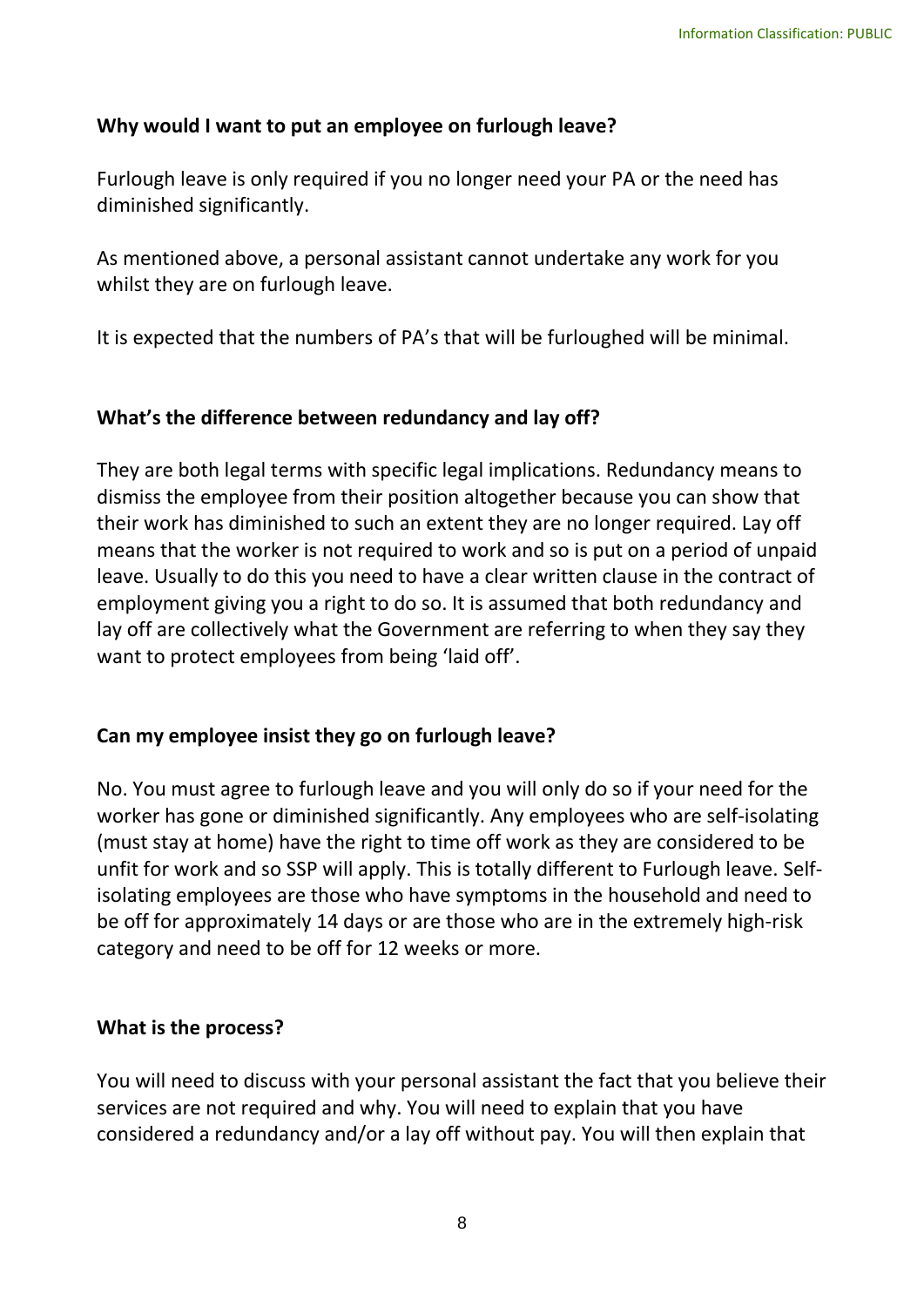offer them the alternative of designating them a Furlough Worker. in light of the Government's Coronavirus Job Retention Scheme you would like to

 Contact your payroll provider who can help in notifying HMRC of the employees you have designated as a furlough worker. When the details of the scheme are provided as to how the re-claim will operate. made clear to employers over the coming weeks there will be more information

## **I use an agency or childminder to provide support. What happens if we cannot access these services?**

 You should first discuss with your agency or your childminder and then contact ways of arranging services that would continue to meet the needs of your child. your Social Worker or Disabled Children's Family Worker to discuss alternative

 We would advise you to keep in regular touch with your agency or childminder even if they have had to stop delivering support, as the position may change, and new ideas will emerge.

## **I use direct payments to employ a Personal Assistant. What happens if my PA needs to self-isolate?**

 All PA's must receive any Statutory Sick Pay (SSP) they are entitled to from day one if they need to self-isolate, as a result of:

- having coronavirus
- • having coronavirus symptoms, for example a high temperature or new continuous cough
- coming into close contact with anybody who has coronavirus symptoms
- having been told to self-isolate by a doctor or NHS 111

 If someone has symptoms, everyone in their household must self-isolate for 14 days.

 giving a clear reason and how long they're likely to be off work. If a PA cannot work, for whatever reason, they must tell you as soon as possible

Statutory sick pay is paid at a rate of £95.85 from 6th April 2020.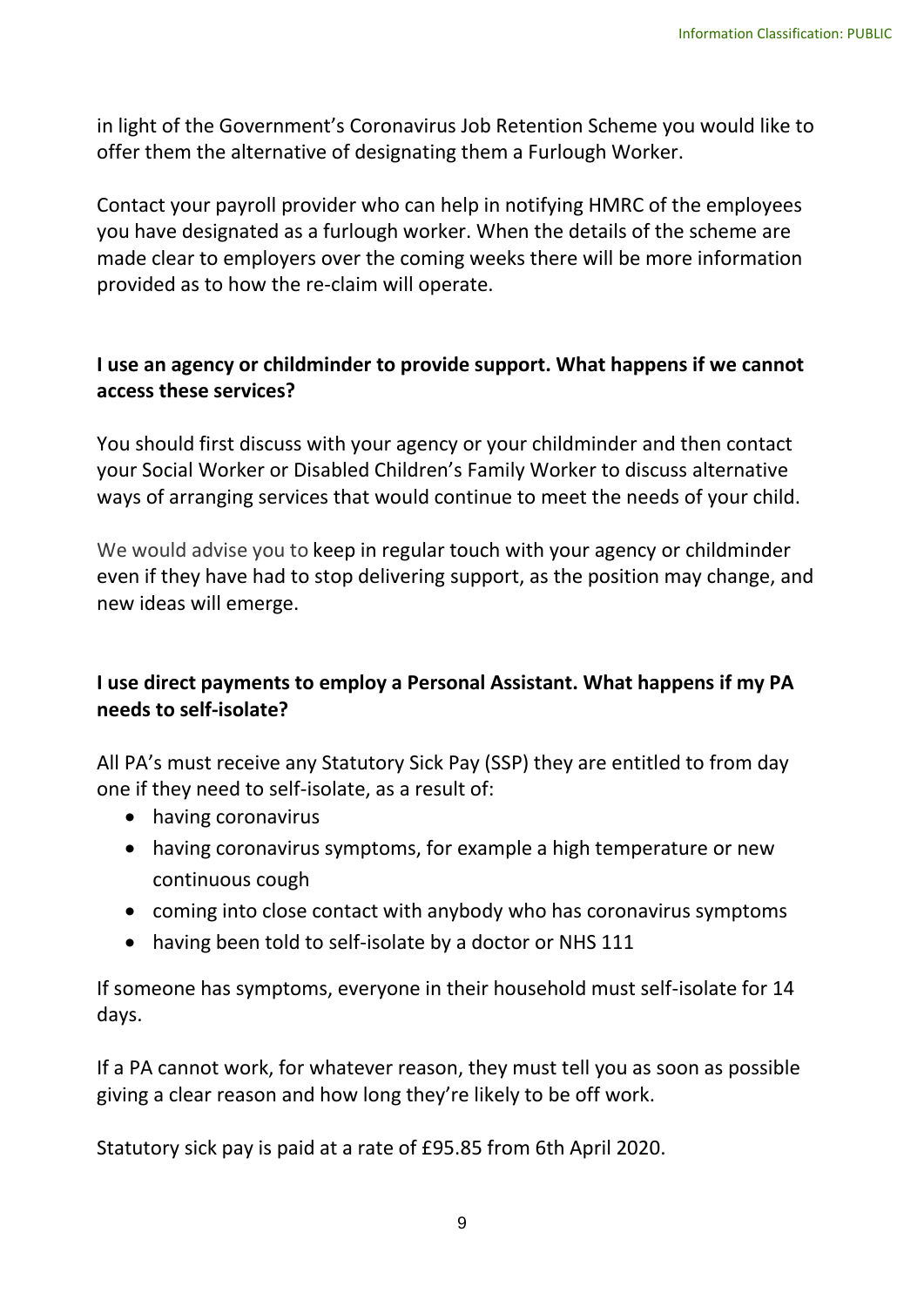Agency, casual and zero-hours workers can get SSP if they meet the eligibility conditions.

 If the employee is not eligible you must provide them with the SSP1 form to explain why, which will allow them to present a claim for possible benefits. You can find the full eligibility for SSP at:

<https://www.gov.uk/statutory-sick-pay/eligibility>

## **What happens if I choose to go into self-isolation? Will my PA be paid?**

 whatsoever, for example, keeping in contact with your child by means of An employer may decide to go into self-isolation to protect themselves or a vulnerable family member. If your personal assistant is providing any support telephone, video-conferencing, or supporting you with shopping, etc, your PA can still be paid their usual hours from the DP funds.

 hours over the past 12 weeks to calculate payments. If the PA works variable hours, your payroll provider will calculate their average

 Consideration should be given to alternative tasks that the PA may be able to they should keep in regular contact by phone, text or email. undertake, for example, shopping, collecting medication, posting mail, etc and

 A practical alternative may be for PAs to take some annual leave from their allowance. Employers have the right to tell PA's when to take annual leave if they need to, providing reasonable notice is given. You should explain clearly why you employer needs to self-isolate or there is a case of coronavirus in the household. need the PA to take some of their annual leave, this should be clear if the

#### **If my Personal Assistant is not sick, should I continue to pay them?**

 communicating with your child via telephone, social media, video calls, etc. If they shopping for essential items. Personal Assistants who work regular hours should continue to receive their usual pay during their absence if they are continuing to stay in regular contact by are still able to, consider asking your PA to support in other ways, for example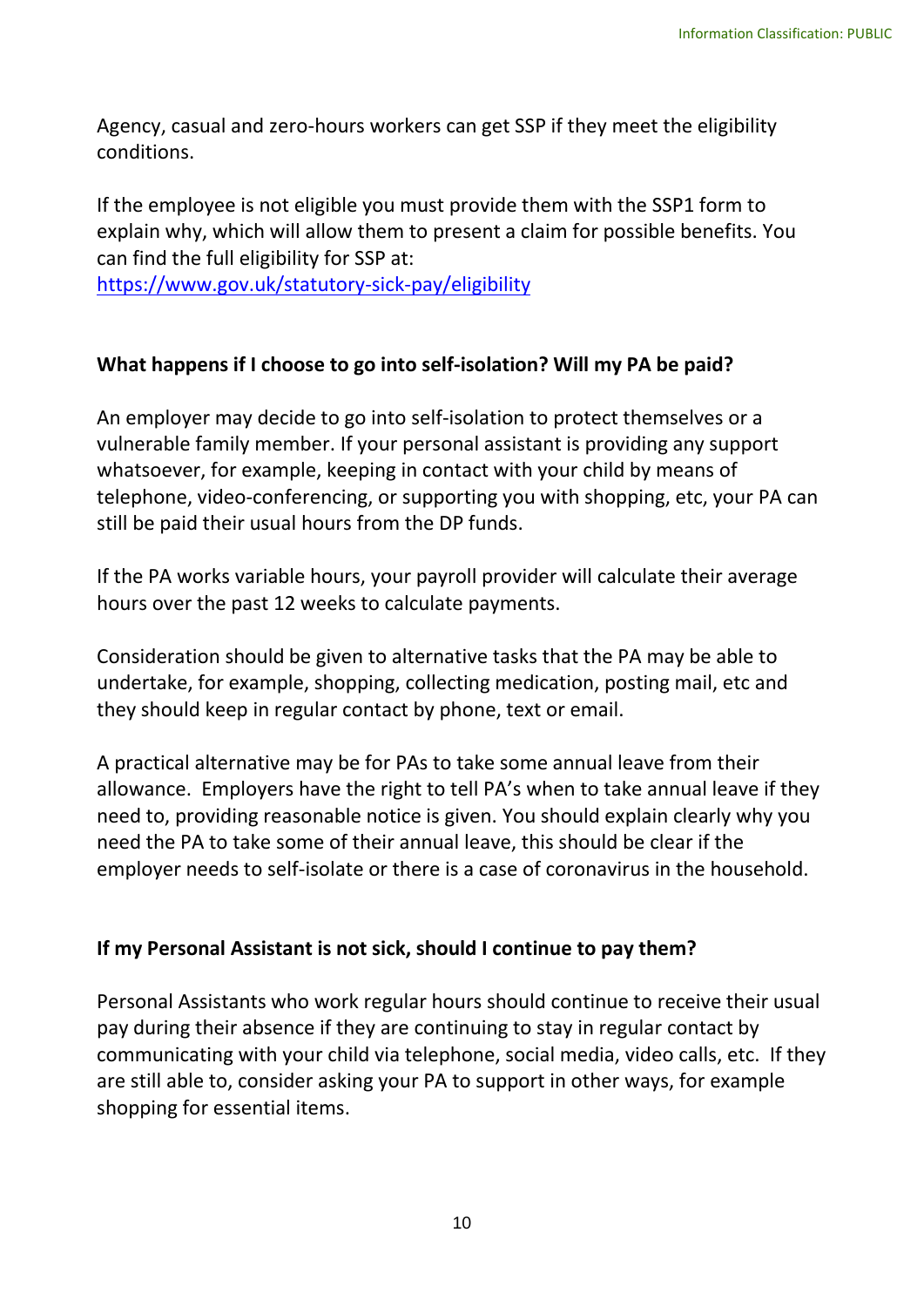scheme may be appropriate, and they will receive 80% of their wages. You should If your personal assistant is not providing any support whatsoever, the furlough contact your payroll provider who will make the arrangements to furlough your personal assistant.

#### **If my family is self-isolating does that mean we have no support?**

 No. The Government are urging everyone to stay at home and where possible to allow employees to work from home. However, it is recognised that you may not be able to manage without PA support.

 Care workers have been designated key workers in the Covid-19 response and can therefore continue to go to work, no matter what the Government guidance is for social distancing.

 Where you continue to receive PA support at home you remain under an obligation to ensure that there is a safe system of work in place and that they are provided with Personal Protective Equipment (PPE) and clothing where necessary. You can choose to insist on greater standards and hygiene and care from your PA's.

 If you are unsure what PPE you should purchase, or if you need to know how to access it, please contact your allocated worker.

 You can use your direct payment funds to purchase PPE for your personal assistants. Please keep all receipts as these will be needed to evidence DP expenditure.

## **Can I use direct payments to employ and pay an adult family member who lives with me?**

 Managers on an individual basis. Considering the Government guidance and emergency steps to keep those who are vulnerable away from social interaction, this may be a sensible option, and may be agreed during the current situation. A decision will be made by Team

Please contact your Social Worker or Disabled Children's Family Worker to discuss whether this is a suitable use of direct payments funds under the current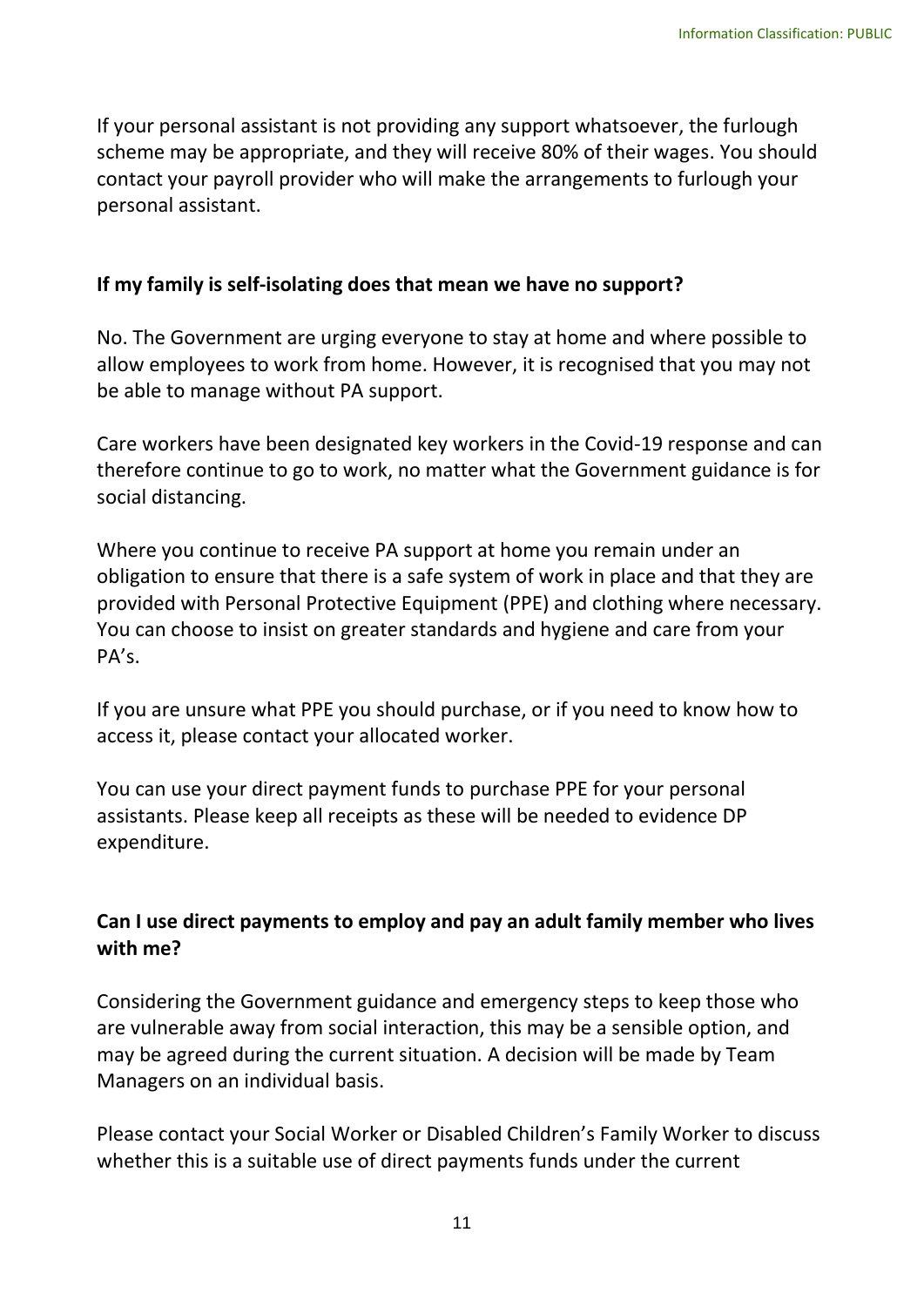circumstances, they will refer to a Team Manager for a decision and they will let you know.

 would need to be issued so that there is no ongoing obligation. You will also need Examples of contracts can be found on our website: Employment of a family member is likely to be temporary, so a casual contract to follow the usual HMRC payroll processes and employment responsibilities. [https://www.cornwall.gov.uk/directpaymentsforms](https://eur03.safelinks.protection.outlook.com/?url=https%3A%2F%2Fwww.cornwall.gov.uk%2Fdirectpaymentsforms&data=02%7C01%7Calan.anderson%40cornwall.gov.uk%7C038254526c2b47b993ca08d7ccf7cdf7%7Cefaa16aad1de4d58ba2e2833fdfdd29f%7C0%7C0%7C637203236993564170&sdata=ubl1P8No%2FQxhtroe0MqmQZJF2mkQD0y4sHOx0kjBWII%3D&reserved=0) 

### **DBS checks for Personal Assistants paid from DP funds**

 Safeguarding of our children and young people is paramount, and you will know that we undertake enhanced DBS checks for all those PA's who you wish to recruit to support your child.

In the present circumstances we want to make sure that the DBS process is not a barrier to PA's supporting children.

 If you are without your usual PA, and if you need to maintain support, we have set out the following parameters:

- 1. If a relative or friend (living outside of the child's home) is going to be paid as PA to provide support for the short term, (defined as up to one month), the PA does not need to undertake a DBS check.
- 2. If a relative or friend is living in the same household as the DP child, and will support for the short term, (defined as up to one month). Families should who will make a decision whether this is suitable. The PA does not need to contact their Social Worker or Disabled Children's Family Worker to discuss arrangements, the allocated worker will then refer to the Team Manager undertake a DBS check.
- 3. If a relative or a friend will support longer term, they will be asked to complete the DBS online application, and will provide evidence of their identity via video calling facilities, WhatsApp, etc. They can be paid from DP funds once their identity has been supplied and checked by us, and we will not wait for the DBS Bureau to issue us with their DBS notification.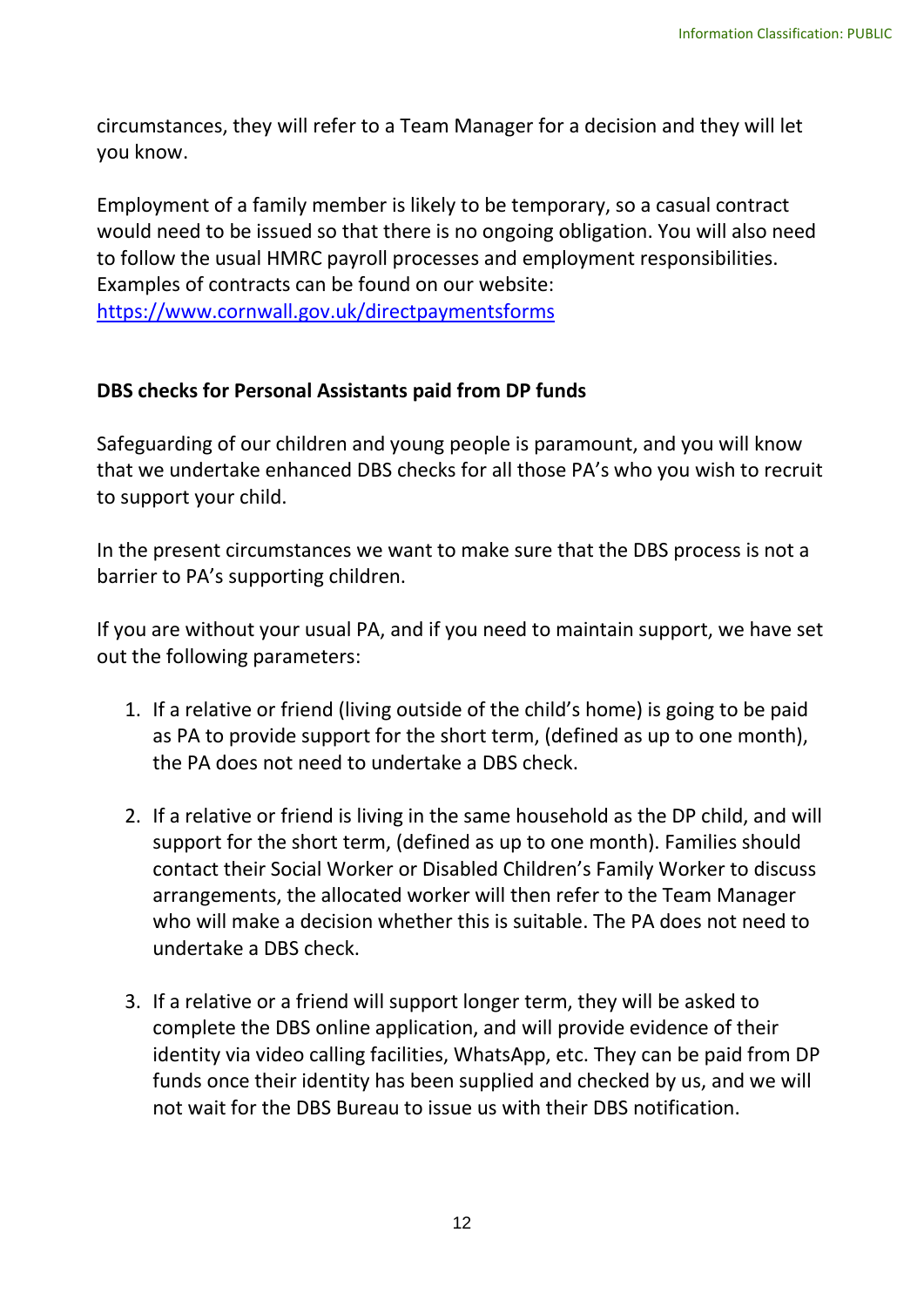It may be that your relative or friend has already signed up to the DBS status update service, if so, we will ask them to provide us with evidence of their original DBS certificate and proof of identity, via video calling facilities. They can then be paid from DP funds.

 During these current circumstances, it is your responsibility to decide whether an adult is suitable to support your child.

 Once the DBS Bureau has processed the application and if we are notified from the Bureau that an applicant has a positive DBS, i.e. a criminal conviction, caution, reprimand or a final warning has been issued to them, a Team Manager will discuss this with the Personal Assistant, and they may have to stop supporting the child.

## **National Minimum Wage & National Living Wage increases from 1st April 2020**

 This is the minimum amount of pay that employed workers must be paid. There are different rates, based on age. From 1<sup>st</sup> April 2020 the hourly rates are:<br>£8.72 for workers aged 25 and above (National Living Wage rate)

£8.72 for workers aged 25 and above (National Living Wage rate) £8.20 for workers aged 21 to 24 year olds £6.45 for workers aged 18 to 20 year olds £4.55 for workers aged 16 and 17 year olds

 The Real Living Wage set by the Living Wage Foundation has increased to £9.30 per hour.

## **Contact details of the Personalisation Support Advisors**

 We are available via our email address or mobile phone. We are currently not working from our office bases.

**Carey Thomas (West)**  07973 813531 [carey.thomas@cornwall.gov.uk](mailto:carey.thomas@cornwall.gov.uk) 

**David Briggs (Mid)**  07791 124282 [david.briggs@cornwall.gov.uk](mailto:david.briggs@cornwall.gov.uk)